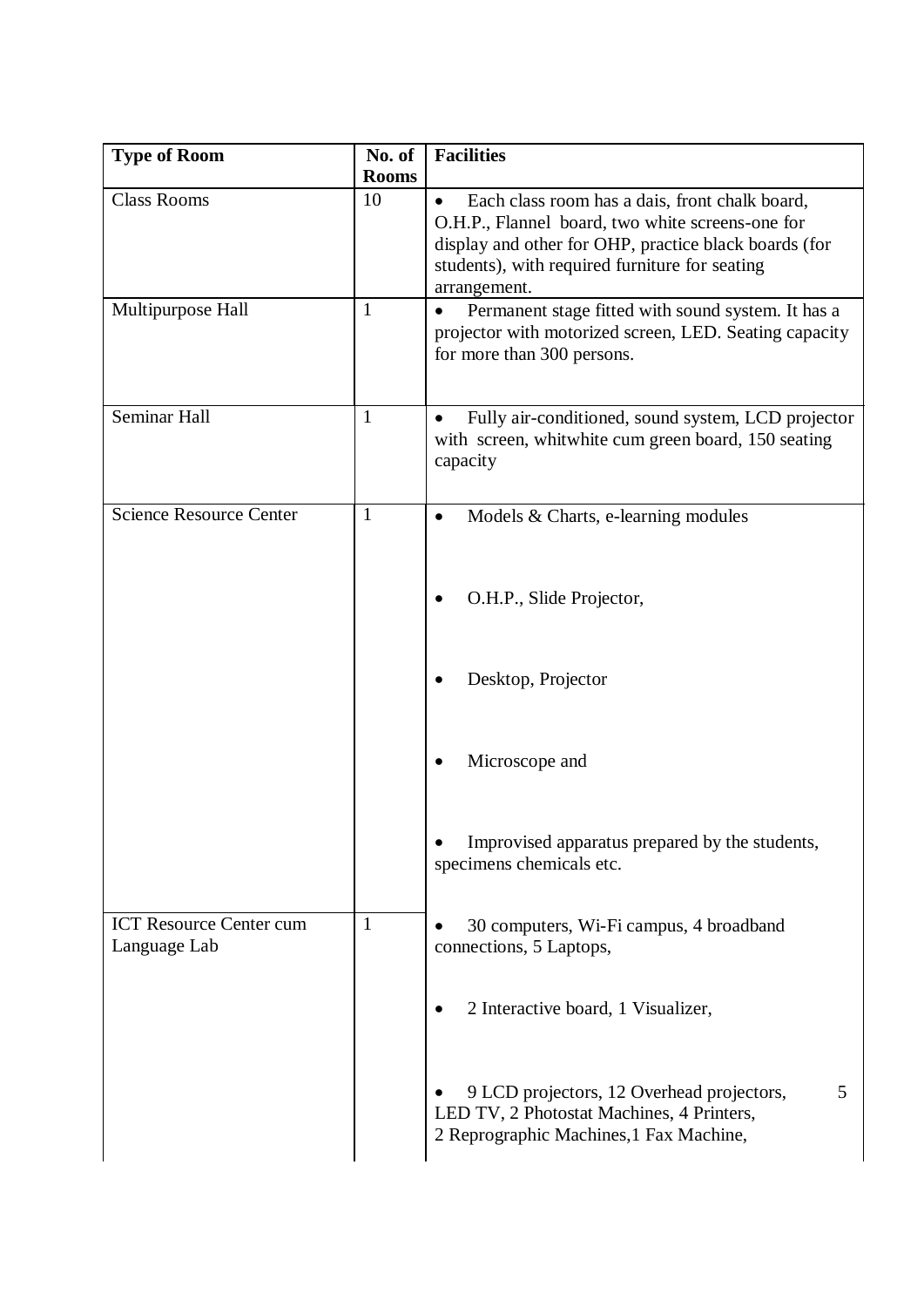|                                               |              | 1 Samsung 8" Tablet, portable LCD projector                                                                                                        |
|-----------------------------------------------|--------------|----------------------------------------------------------------------------------------------------------------------------------------------------|
| Learning gallery/Smart<br>Classroom           | 1            | Computer, Interactive Board, LCD with dish<br>connect facility, Home Theatre, Video player, projector,<br>OHP, display charts and heritage corner. |
| Library Cum Reading Room<br>and cyber library | $\mathbf{1}$ | 25,666 Books with Titles-9970 (including text -<br>books) with computerized catalogue                                                              |
|                                               |              | 28 Educational Journals (National 21, international<br>01 NCERT 06)                                                                                |
|                                               |              | 28 Prescribed Magazines                                                                                                                            |
|                                               |              | Encyclopedia-25                                                                                                                                    |
|                                               |              | 452 Dissertations, 10 Ph.D. Thesis, 20 NAAC<br>$\bullet$<br>SSR's                                                                                  |
|                                               |              | 1094 Back Volumes                                                                                                                                  |
|                                               |              | 11 daily newspapers in English, Hindi, Punjabi are<br>available                                                                                    |
|                                               |              | 65 e-books on various subjects/topics.                                                                                                             |
|                                               |              | Two international on-line e-journals besides<br>membership of British Library.                                                                     |
|                                               |              | Book Bank facility (free books issued to students<br>for the whole session)                                                                        |
|                                               |              | Libman software is used in the library                                                                                                             |
|                                               |              |                                                                                                                                                    |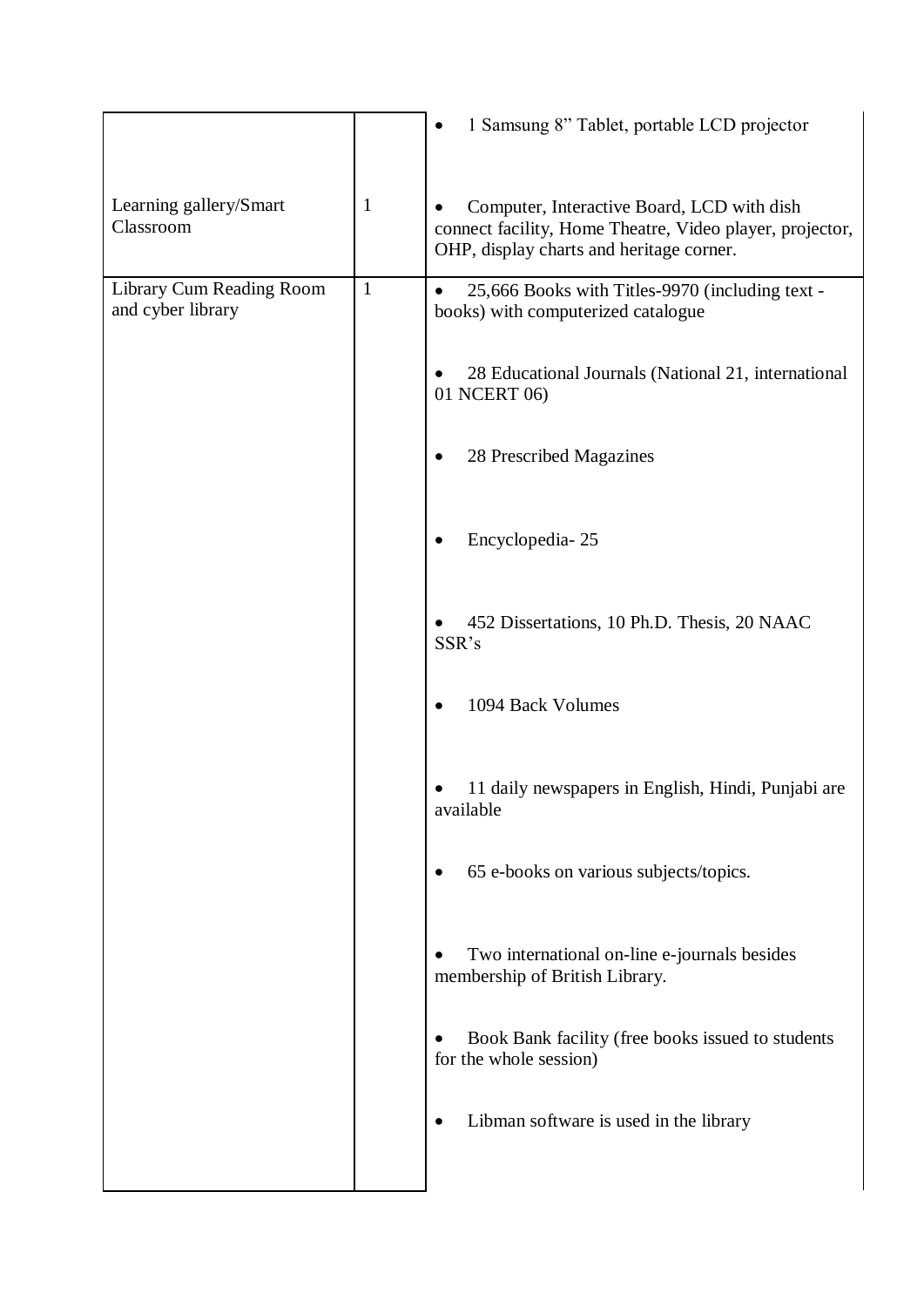|                                                   |              | Seven P.Cs. with internet in the cyber Library.                                                                                                                                                                 |
|---------------------------------------------------|--------------|-----------------------------------------------------------------------------------------------------------------------------------------------------------------------------------------------------------------|
|                                                   |              | Photostat machine for student's use.                                                                                                                                                                            |
|                                                   |              | Two reading rooms, one research section, one<br>Reference section, administrative and technical section,<br>etc.<br>Special Research section, Rare Section.                                                     |
| Principal Office                                  | 1            | Computer, AC, Fax, Internet<br>Connection, Telephone, Intercom, LED TV with<br>Satellite Connection, Digital Security Monitoring<br>System in the Principal's office                                            |
| <b>Staff Room</b>                                 | $\mathbf{1}$ | Computer, Intercom, proper seating arrangement                                                                                                                                                                  |
| <b>Administrative Office</b>                      | $\mathbf{1}$ | Fully computerized.                                                                                                                                                                                             |
| IQAC & Career Guidance<br>&Placement Cell         | $\mathbf{1}$ | Well equipped, records, career books, tools and<br>tests, compuer with internet and printer                                                                                                                     |
| Psychology cum Guidance<br><b>Resource Centre</b> | $\mathbf{1}$ | Adequate apparatus and approx. 100 psychological<br>tests, departmental library with furniture, computer with<br>internet                                                                                       |
| <b>Mathematics Resource Centre</b>                | $\mathbf{1}$ | Well equipped with sufficient furniture, computer<br>and didactic models and aids.                                                                                                                              |
| Method Lab                                        | $\mathbf{1}$ | O.H.P., Projector, Video Recording Camera , LCD,<br>٠<br>Laptop, Flannel Board, and Chalk Boards, White Board,<br>Mirror                                                                                        |
| Art and Craft cum music<br><b>Resource Centre</b> | $\mathbf{1}$ | Collection of Art-pieces, pictures, models,<br>$\bullet$<br>paintings, drawings, sculptures, computer, Easel and<br>Canvas, and other painting material. Musical<br>instruments like Harmonium, Tanpura, Tabla. |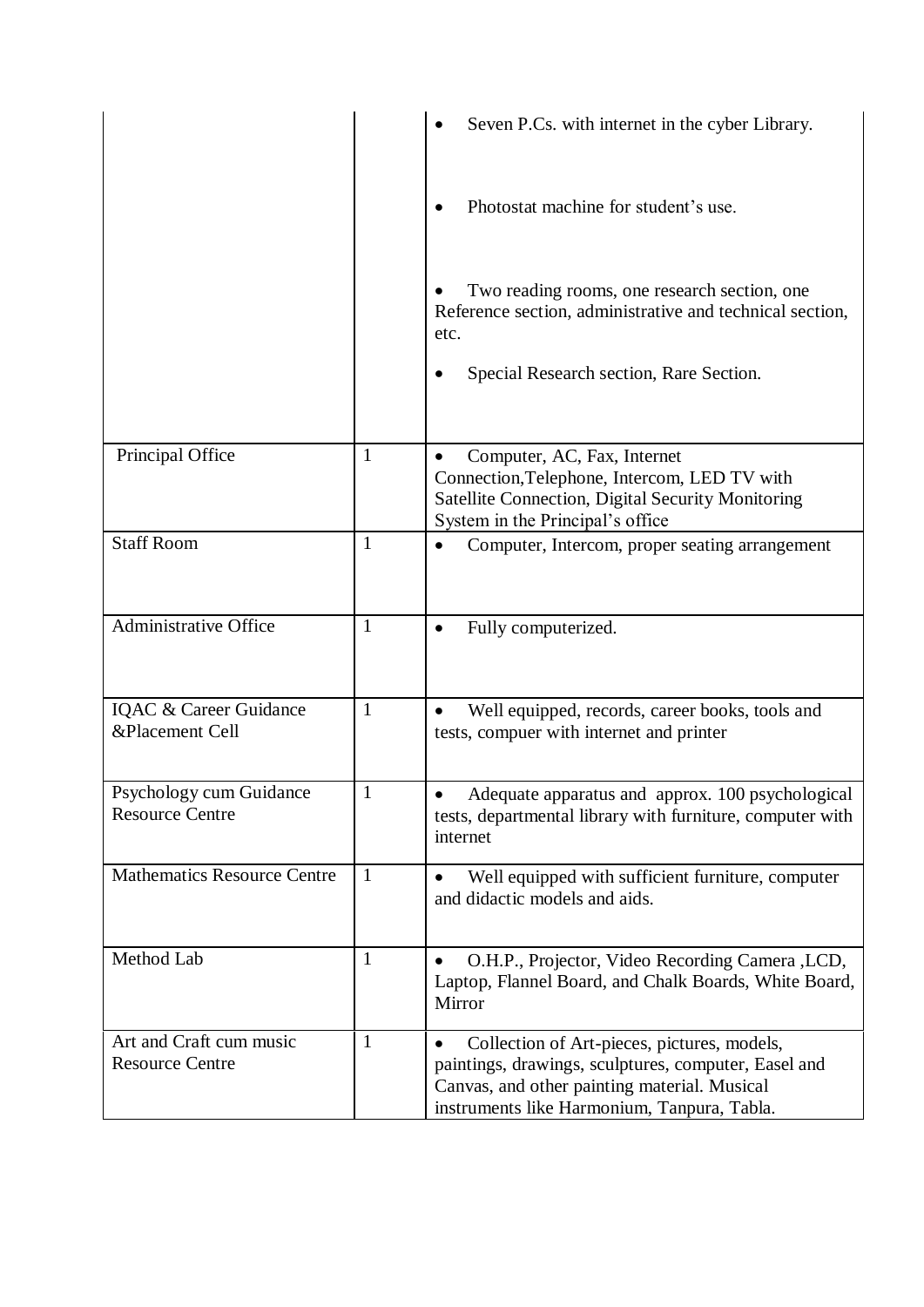| <b>Educational Technology</b><br><b>Resource Centre</b> | 1            | Audio-Visual Aids, Computer, 5 Laptop, 5 T.V.s,<br>12 O.H.Ps., Slide Projector, Visualiser, Maps, Tracing<br>Tables, Barometer, Models, Globes, 9 L.C.D. Projector,<br>Tata Sky Satellite Channel Connection, VCR.,<br>Calculators, Projection Screens, Geometrical Wooden<br>boxes, Weighing Machine, Geometrical Figures,<br>Prepared Slides for automatic Slide Projector,<br>Educational C.D.s, Stop Watch, Stop Clock O.H.P.<br>Markers, Transparencies, Thermometer, Barometer with<br>Wooden Frame, Day & Night Apparatus, Tracing<br>Machine                               |
|---------------------------------------------------------|--------------|------------------------------------------------------------------------------------------------------------------------------------------------------------------------------------------------------------------------------------------------------------------------------------------------------------------------------------------------------------------------------------------------------------------------------------------------------------------------------------------------------------------------------------------------------------------------------------|
| <b>Health And Physical Resource</b><br>Centre           | $\mathbf{1}$ | Sports room Indoor games like chess, carom, table<br>tennis etc. Outdoor sports facilities like the play<br>grounds of Hockey, Football, Hand Ball, Kho-Kho,<br>Volley Ball, Basket Ball, Badminton etc. and field<br>tracks, Gymnasium, Shooting range and Archery,<br>Equipment and modules related to Yoga Health club<br>with height weight measuring system, physical fitness<br>equipment like dumbbells, treadmill and exercise cycle,<br>It also contains models of physical education, charts and<br>other learning material concerning health and physical<br>education. |
| Playgrounds                                             |              | Hockey, Football, Hand Ball, Kho-Kho, Volley<br>Ball, Basket Ball, Badminton etc. and field tracks,<br>Gymnasium, Shooting range and Archery                                                                                                                                                                                                                                                                                                                                                                                                                                       |
| Store-I                                                 | $\mathbf{1}$ | Old records and furniture<br>$\bullet$                                                                                                                                                                                                                                                                                                                                                                                                                                                                                                                                             |
| Store-II                                                | $\mathbf{1}$ | Old records<br>$\bullet$                                                                                                                                                                                                                                                                                                                                                                                                                                                                                                                                                           |
| Student center                                          | $\mathbf{1}$ | Canteen for Seating capacity of approx. 80<br>students. Attached wash room, LED with DTH and a<br>tuck shop, mess, RO water system                                                                                                                                                                                                                                                                                                                                                                                                                                                 |
| Girls' common room                                      | 1            | Bed, Almirah with all the required amenities.                                                                                                                                                                                                                                                                                                                                                                                                                                                                                                                                      |
| <b>Parking Space</b>                                    | $\mathbf{1}$ | Separate parking area for teachers and students<br>which is well guarded, small park with a fountain                                                                                                                                                                                                                                                                                                                                                                                                                                                                               |
| Separate Toilet Facility for<br>boys and girls          | $2 + 4$      | Well maintained<br>$\bullet$                                                                                                                                                                                                                                                                                                                                                                                                                                                                                                                                                       |
| Mata Ganga Girls Hostel                                 |              | 3 storeys with 5 blocks, capacity of more than 350<br>girls with all the amenities, WiFi, dining hall, guest<br>dining hall, common room, play room, study room,<br>computer room, mess, solar water heater and RO water<br>facility                                                                                                                                                                                                                                                                                                                                               |